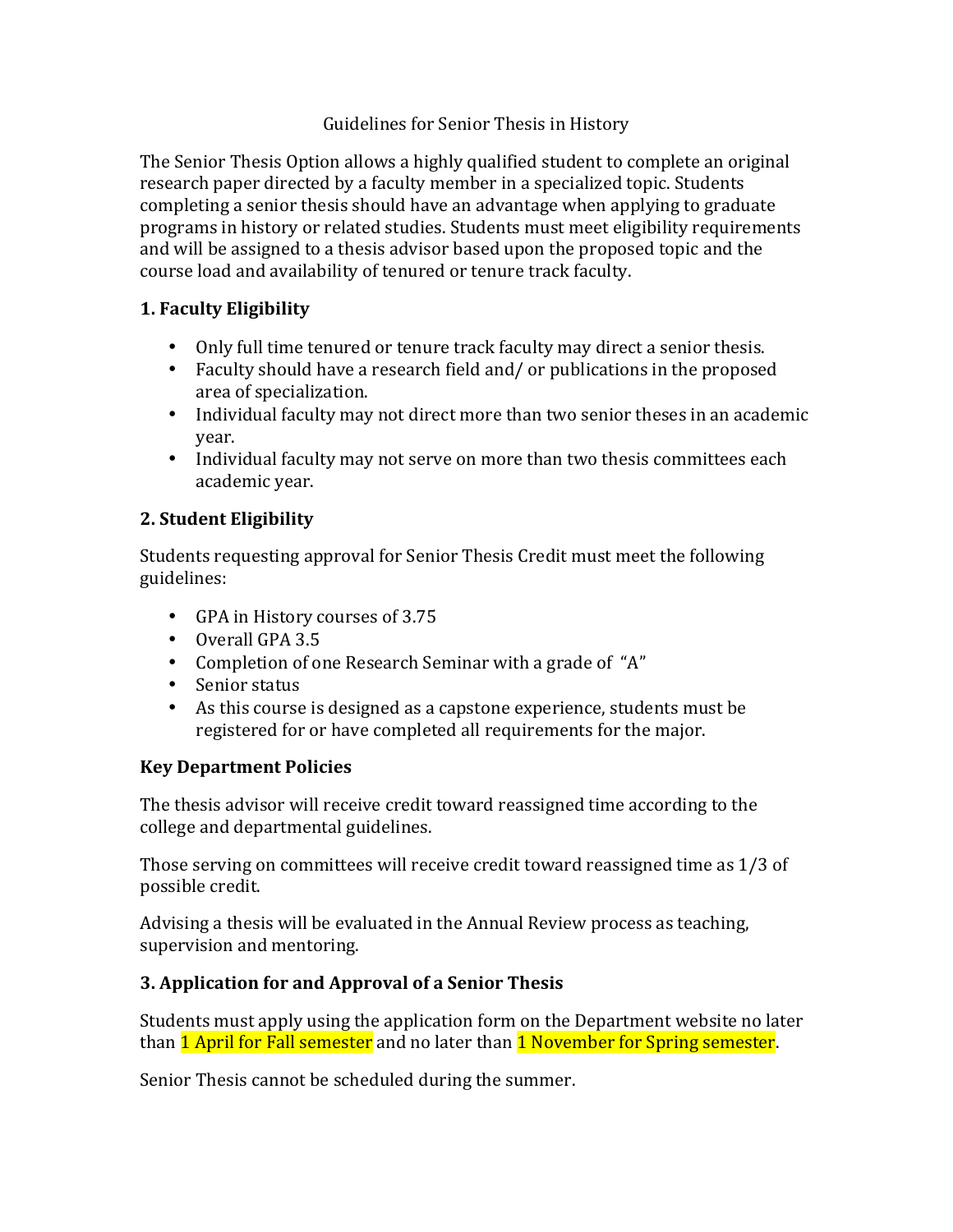Students should discuss their proposal with their advisor and with the faculty member they hope to work with, before submitting the application. Faculty workload will impact the committee's decision.

The DFC will review the applications. If approved two additional faculty will be chosen according to major field with one additional faculty member in the broader regional or geographical filed and one outside that field for committee of three. For example, if the thesis is to be written on a topic in US history, the committee will include an additional faculty member in US history and one faculty member from a non-western or European field in addition to the thesis advisor.

Once the committee has been determined and the student has met all requirements the student must submit a research prospectus before the start of the semester for approval by the committee using the form on the website.

The thesis must be completed before the last scheduled day of classes for that term.

It should be submitted by the thesis advisor to all committee members. During the final exam period the committee members will review the paper and determine if the student has met the criteria for receiving credit for a Senior Thesis. They will complete the approval form on the website.

Students completing a Senior Thesis will present their paper to the committee before final grades are due. The presentation is open to all students and faculty.

#### **Minimum Criteria for approval:**

The thesis must be based upon original research with evidence based substantially on primary sources.

The paper must include a thesis statement relevant to the major debates in the historiography of the topic.

The paper should meet minimum length requirements of at least 25 but no more than 30 pages double-spaced with one-inch margins not including notes.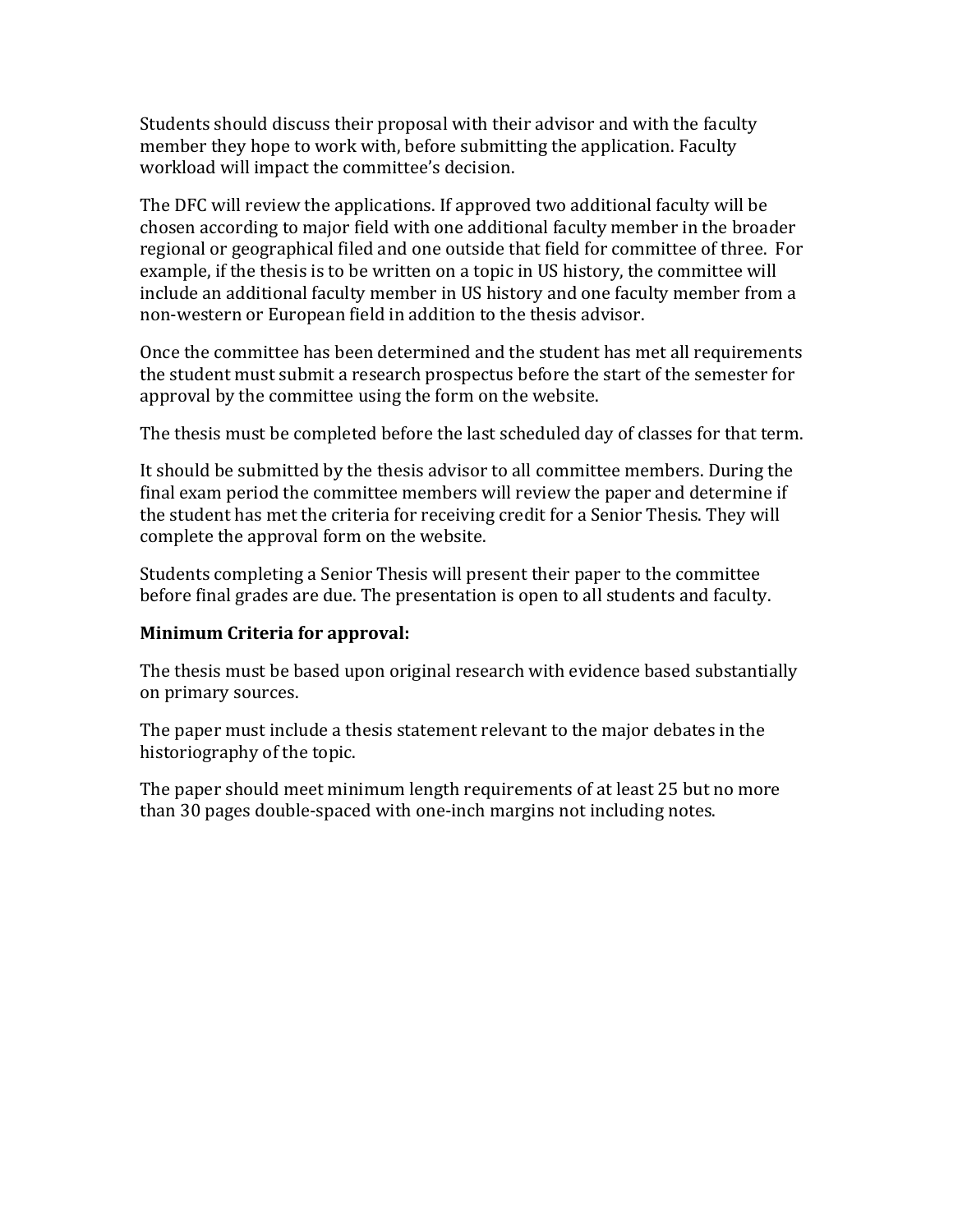## **Senior Thesis Application**

This form must be completed and submitted to the Department of History and Philosophy by 1 April for Fall Semester and by 1 November for Spring Semester. Senior Thesis is not offered during the summer term. Handwritten forms will not be accepted.

| <u> 1989 - Johann Stoff, amerikansk politiker (d. 1989)</u>                                                           |  |
|-----------------------------------------------------------------------------------------------------------------------|--|
| <u> 1989 - Johann Stoff, deutscher Stoff, der Stoff, der Stoff, der Stoff, der Stoff, der Stoff, der Stoff, der S</u> |  |
| GPA in History: ________                                                                                              |  |
| Overall GPA: ________                                                                                                 |  |
| <b>Expected Date of Graduation:</b>                                                                                   |  |
| <b>Research Seminar</b>                                                                                               |  |
| <b>Completed</b>                                                                                                      |  |
| <b>Enrolled this semester</b>                                                                                         |  |
| Grade, if completed: ________                                                                                         |  |
|                                                                                                                       |  |
|                                                                                                                       |  |
|                                                                                                                       |  |
| <b>Proposed Topic:</b>                                                                                                |  |
|                                                                                                                       |  |
|                                                                                                                       |  |
| l۱۱<br>ı٠                                                                                                             |  |
| $\pmb{\mathsf{m}}$                                                                                                    |  |
| <b>Proposed Thesis Advisor:</b>                                                                                       |  |